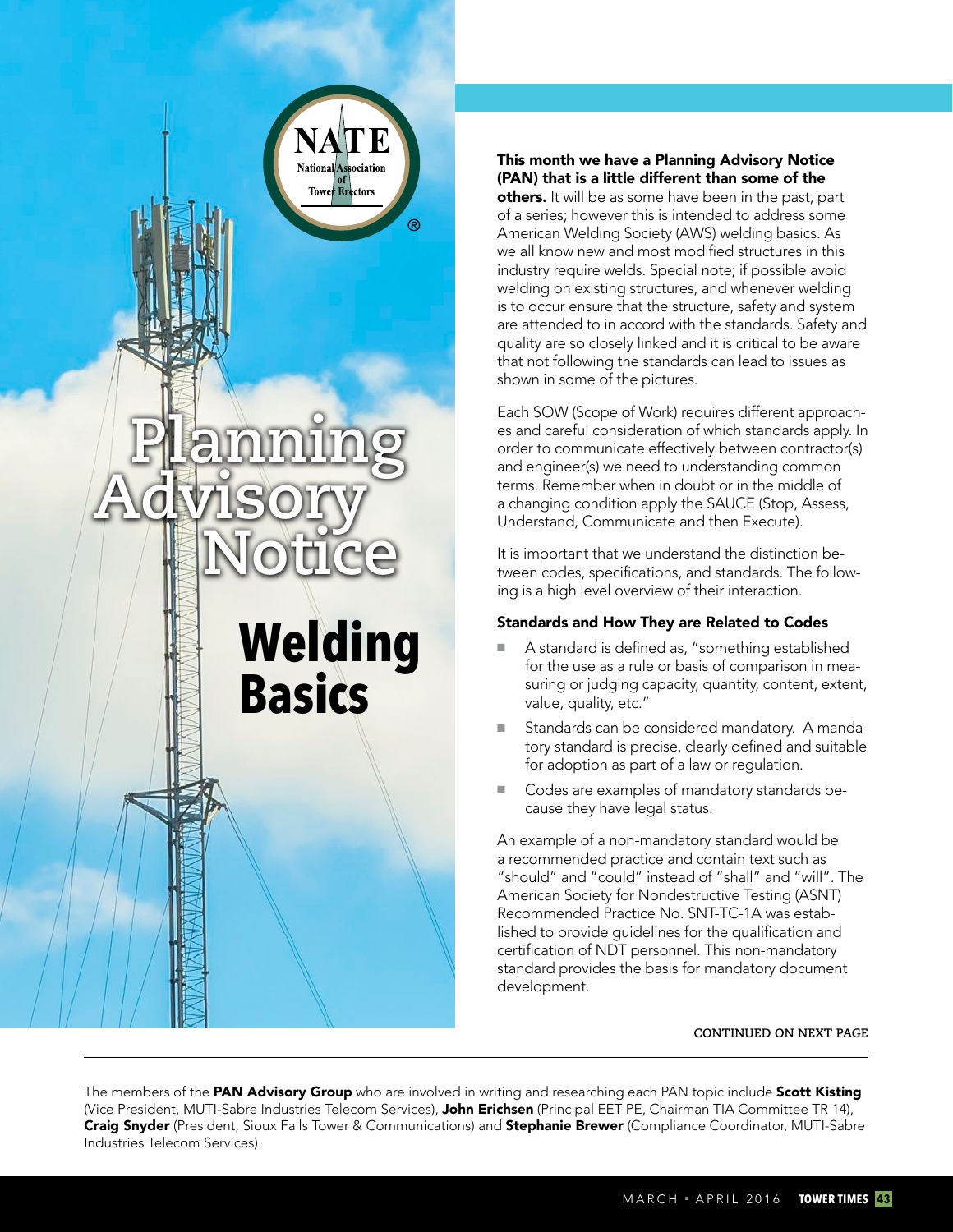## **Planning Advisory Notice**

## Specifications Developed by AWS (American Welding Society)

- Specifications are defined as "a detailed description of the parts of a whole; statement or enumeration of particulars, as to actual or required size, quality, performance, terms, etc."
- AWS has developed a number of specifications that describe requirements for welding filler metals and specialized types of fabrication. The A5.XX series of specifications, AWS A5.1 through A5.33, cover the requirements for various types of welding consumables and electrodes.
- For example AWS Specification A5.01, Filler Metal Procurement Guidelines, outlines procedures for ordering filler materials.

#### Welding Procedure Responsibilities and Codes

As with all work it is critical to understand who is involved in the process and what the areas of responsibility are. In this PAN we will discuss some of the standards and common roles of the Contractors, Engineers and Certified Weld Inspectors (CWI's).

- Part of every major welding project, whether completed in the shop or in the field, is the qualification of welding procedures and welders, or welding operations.
- Most codes place the burden of responsibility on the fabricator or contractor. Therefore, welding qualifications are statements by the company verifying that the welding procedures and personnel have been tested in accordance with the proper codes and specifications and found to be acceptable.

■ Codes are "a body of law" having legal status and therefore considered mandatory. Codes often contain text such as "shall" and "will".

## Applicable American Welding Society (AWS) Codes

- AWS D1.1 Structural Welding Code Steel
- AWS D1.2 Structural Welding Code Aluminum
- AWS D1.3 Structural Welding Code Sheet Steel
- AWS D1.4 Structural Welding Code Reinforcing Steel
- AWS D1.5 Bridge Welding Code
- AWS D9.1 Sheet Metal Welding Code

Depending on the type of welding being performed, one or more of the above codes would be selected to detail the weld quality requirements.

## Common Fabrication Requirements D14.1 – D14.6

- D14.1 Specification for Welding Industrial and Mill Cranes
- D14.2 Specification for Metal Cutting Machine Tool Weldments
- D14.3 Specification for Welding Earthmoving and Construction Equipment
- D14.4 Specification for Welded Joints in Machinery and Equipment
- D14.5 Specification for Welding Presses and Press **Components**
- D14.6 Specification for Rotating Elements of Equipment

## Engineer Responsibilities per AWS D1.1

- Per AWS D1.1 1.4 Responsibilities – 1.4.1 Engineer's Responsibility
- "The Engineer shall be responsible for the development of the contract documents that govern products or structural assemblies produced under this code. The Engineer may add to, delete from, or otherwise modify, the requirements of this code to meet the particular requirements of a specific structure. All requirements

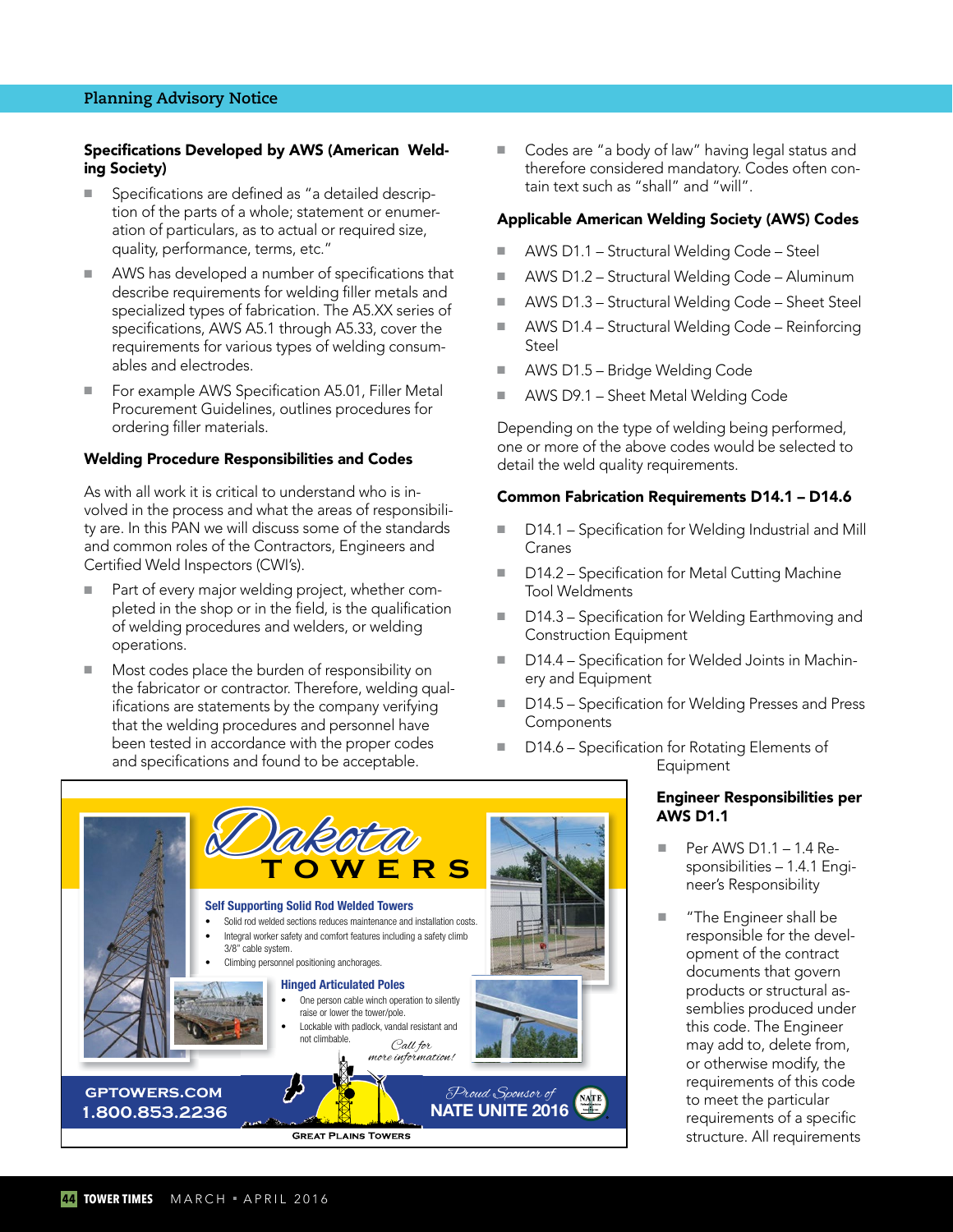that modify this code shall be incorporated into contract documents. The Engineer shall determine the suitability of all joint details to be used in a welded assembly. The Engineer shall specify in the contract documents, as necessary, and as applicable, the following:

- 1. Code Requirements that are applicable only when specified by the Engineer.
- 2. All additional NDT that is not specifically addressed in the code.
- 3. Verification inspection, when required by the Engineer.
- 4. Weld acceptance criteria other than that specified in Section 6.
- 5. CVN toughness criteria for weld metal, base metal, and/ or heat affected zone (HAZ) when required.
- 6. For non-tubular applications, whether the structure is statically or cyclically loaded.
- 7. All additional requirements that are not specifically addressed in the code.
- 8. For OEM applications, the responsibilities of the parties involved."

## CWI (Certified Weld Inspector) Responsibilities per AWS – Knowledge, Attitude, Skills and Habits (KASH)

- Welding Inspection embodies activities taking place before, during and after welding. It is therefore essential that a CWI be both proactive and reactive!
- CWI's must be knowledgeable about:
	- 1. Contract Drawing and Specifications
	- 2. Welding terms
	- 3. Welding processes
	- 4. Testing methods
- CWI's must maintain a professional attitude
- CWI skills should include:
	- 1. Training in engineering and metallurgy
	- 2. Inspection experience
	- 3. Welding experience

# **CONTINUED ON NEXT PAGE**

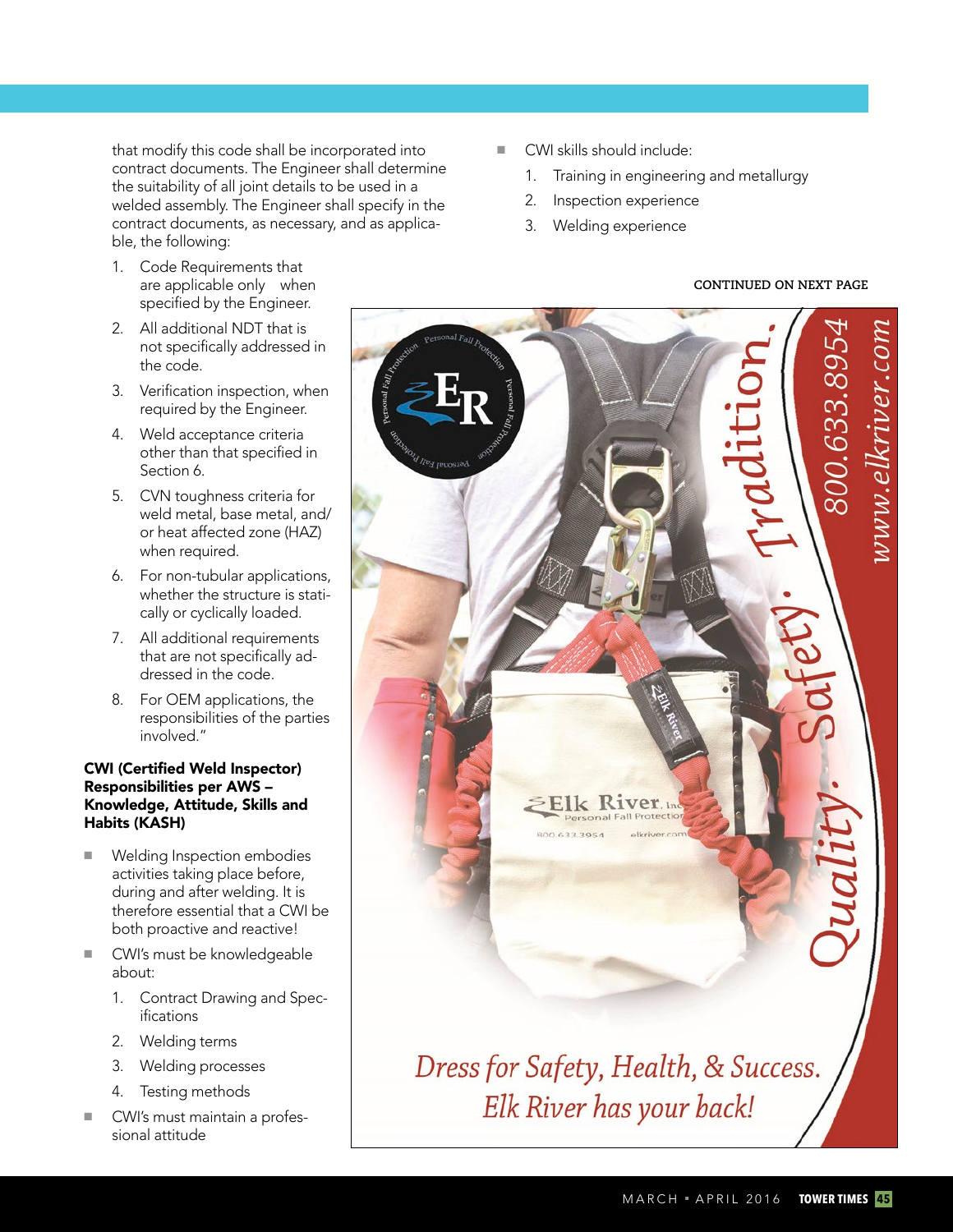## **Planning Advisory Notice**

- CWI habits should include:
	- 1. Safe Practices
	- 2. Ability to maintain records. CWI's are required to maintain a log that cannot be erased!
	- 3. Good physical condition
	- 4. Good vision
	- 5. Common sense, integrity and honesty

## Contractors/Fabricators have the responsibility for the Qualification of Welders and Procedures

Some of the major considerations that apply are as follows:

- Procedure Qualification (PQR)
	- 1. The very first step in the qualification process is the development of the welding procedure and its performance within the procedure qualification. This precedes both the welder qualification and the production welding because it determines if the actual technique and materials are compatible. Determines the compatibility of:
	- 2. Base Metals
	- 3. Weld filler materials
	- 4. Process or processes
	- 5. Techniques
- There are three (3) general approaches to Procedure Qualification:
- 1. Prequalified Procedures
- 2. Actual Procedure Qualification testing
- 3. Mock up tests for Special Applications
- AWS D1.1 recognizes four welding processes as being prequalified:
	- 1. Shielded Metal Arc Welding (SMAW)
	- 2. Submerged Arc Welding (SAW)
	- 3. Flux Core Arc Welding (FCAW)
	- 4. Gas Metal Arc Welding (GMAW)
- AWS D1.1 is limited to the welding of steel 1/8 in. thick and greater.
- See the example of a Single-V-Groove Butt Joint Prequalified Weld Joint.

## Welding Procedure Qualification Specification (WPS) Process

- 1. Select welding variables.
- 2. Check equipment and materials for suitability.
- 3. Monitor weld joint fit up as well as actual welding, recording all important variables and observations.
- 4. Select, identify and remove required test specimens.
- 5. Test and evaluate specimens.
- 6. Review test results for compliance with applicable code requirements.
- 7. Release approved procedure for production.



## **Single-V-Groove Butt Joint Prequalified Weld Joint**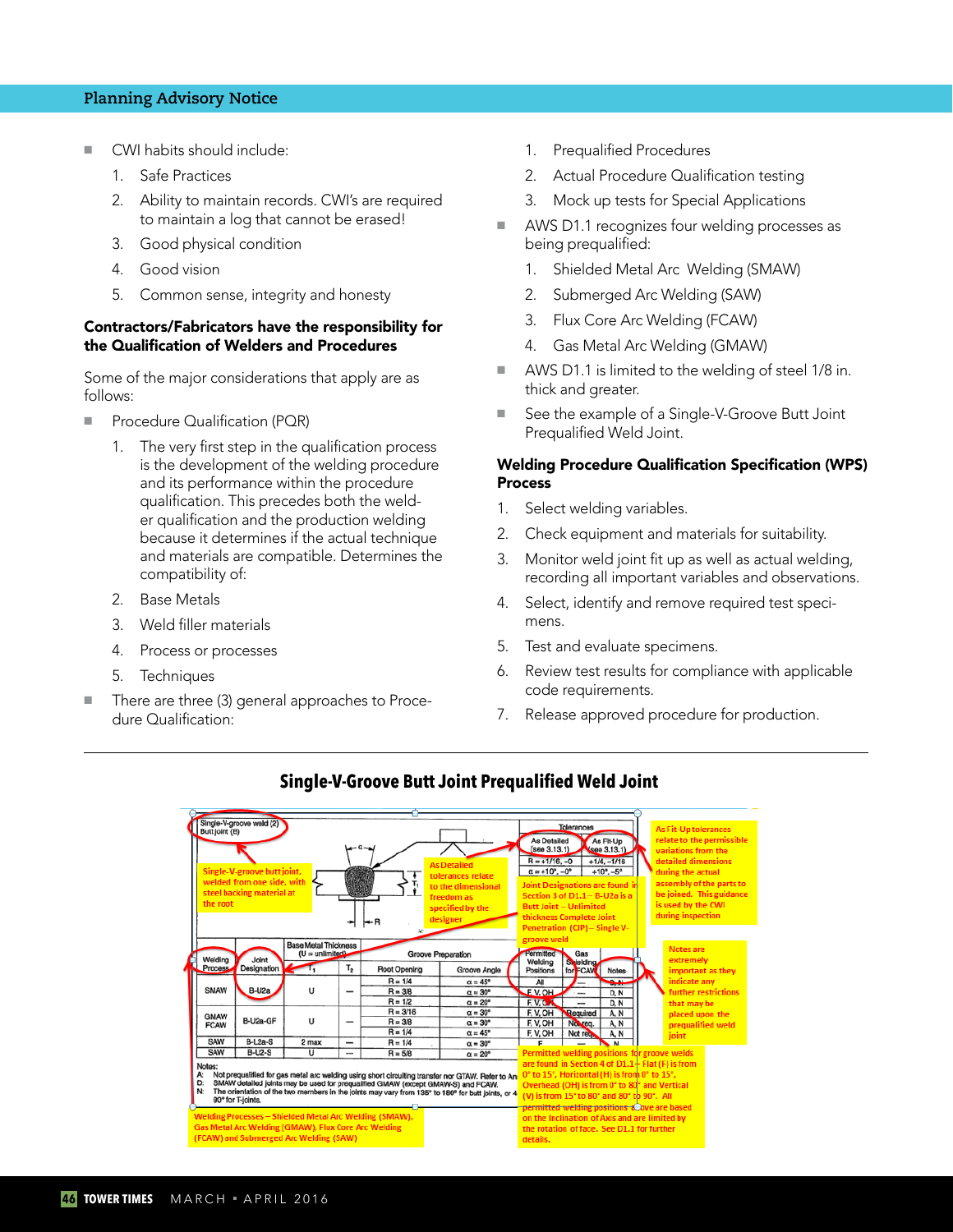- 8. Qualify individual welders in accordance with this specification.
- 9. Monitor the use of that procedure during production to assure that it continues to produce satisfactory results.

## Control of materials is also an area of responsibility for the Contractors/Fabricators – typical considerations:

- An important aspect of fabrication is the identification and traceability of materials.
- Material (Mill) Test Reports (MTR's) or Material Test Certificates (MTC's) are typically notarized statements from the manufacturer tabulating the chemical and physical properties for the material.
- Alloy identification through the use American Iron and Steel Institute (AISI) or the Unified Number system (UNS).
- Steel Specification
- **Typical Filler Metal Specification**

# WPS (Welding Procedure Specification) and Welder **Considerations**

- Welding problems such as high levels of restraint and joint inaccessibility can only be addressed through actual trial welds on joint mockups.
- Special service conditions may require additional tests to evaluate weld properties. Some of these tests are impact, hardness, chemistry and special service conditions such as corrosion and abrasion resistance.
- Welding procedures are welding instructions and should be readily available to the welder during production.
- Once the WPS is qualified it is of no use until welders have been qualified to perform welding in accordance with that procedure. Basically the welder qualification confirms that the welder has sufficient skill to perform the WPS.
- Welder Qualifications are similar to WPS's in that they share essential variables. These include welding position, joint configuration, electrode type and size, process, base metal type, base metal thickness and specific welding technique.
- AWS D1.1 gives specific guidance on the welding test positions, thicknesses the welder is qualified to weld, number of specimens required, NDT/destructive testing requirements, electrode classification (Group F1-F4), coupon labeling, etc.

**CONTINUED ON NEXT PAGE** 

# Faster and Safer....

*Bronto aerials take you where you need to be, safer and more productively!*

- **Working heights to over 340 ft.**
- **Horizontal reach to over 102 ft.**
- **Platform capacity to 1500 lbs.**

**Now you can reach towers anywhere. No matter how high or how far out you have to reach, there's a Bronto aerial that's right for you.**

 **Available for Rental or Purchase Call us at 352-895-1109 • Visit us at www.bronto.us Photo courtesy of Hinkel Equipment Rental**